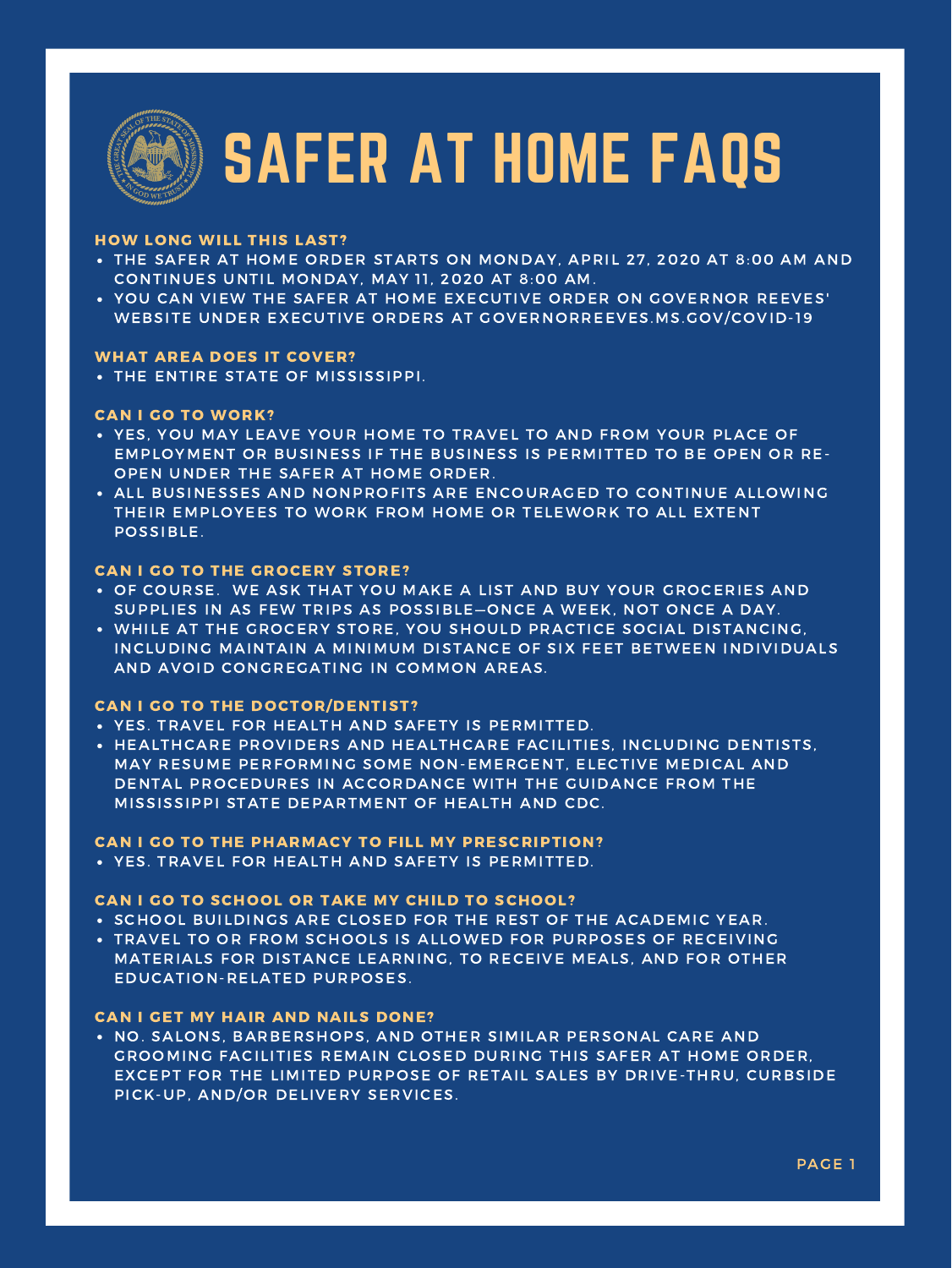

# SAFER AT HOME FAQS

- FITNESS AND EXERCISE GYMS WILL REMAIN CLOSED.
- INDIVIDUAL OUTDOOR RECREATION IS ENCOURAGED. THIS WOULD INCLUDE RUNNING, BIKING, OR WALKING BY YOURSELF OR WITH THOSE YOU LIVE WITH.
- NO GROUP RECREATION OR ACTIVITIES SUCH AS FOOTBALL, SOCCER, OR BASKETBALL GAMES ARE PERMITTED.

YES. FISHING FROM YOUR BOAT OR FROM THE BANKS OF STATE PARK LAKES, STATE LAKES, AND RESERVOIRS IS PERMITTED WITH APPROPRIATE SOCIAL DISTANCING SUCH AS MAINTAINING A MINIMUM OF SIX FEET DISTANCE BETWEEN INDIVIDUALS.

. NO. MOST VISITS ARE NOT ALLOWED. FOR THE SAFETY OF RESIDENTS. PATIENTS, AND STAFF, VISITS TO HOSPITALS AND NURSING HOMES ARE PROHIBITED EXCEPT

- YES. RECREATIONAL BOATING WITH APPROPRIATE SOCIAL DISTANCING TO THE EXTENT POSSIBLE INSIDE THE BOAT IS PERMITTED.
- THE NUMBER OF PERSONS IN THE BOAT ARE LIMITED TO THE GREATER OF TWO OCCUPANTS OR 50% OF THE OCCUPANCY LIMIT OF ALL MULTI-PERSON BOATS.

TO VISIT THOSE INDIVIDUALS RECEIVING IMMINENT END-OF-LIFE CARE, OR AS OTHERWISE ALLOWED BY THAT HEALTHCARE FACILITY.

YES, TRAVEL CONTINUES TO BE PERMITTED TO CARE FOR THE ELDERLY, MINORS, DEPENDENTS, AND VULNERABLE PERSONS.

- NO. AFTER THE GOVERNOR DECLARED A STATE OF EMERGENCY, THE PUBLIC SERVICE COMMISSION (PSC) ISSUED AN EMERGENCY ORDER PROHIBITING UTILITY SHUTOFFS.
- WHILE UTILITIES MAY NOT BE SHUTOFF DURING THE STATE OF EMERGENCY, YOU ARE STILL REQUIRED TO PAY YOUR UTILITY BILLS.
- YOU CAN VIEW THE EMERGENCY ORDER AT WWW.MSEMA.ORG/NEWS/PUBLIC-SERVICE-COMMISSION-TO-PROHIBITING-UTILITY-SHUTOFFS/.

- YES, YOU MAY TRAVEL TO ATTEND PARKING LOT CHURCH SERVICES WITH EVERYONE STAYING IN THEIR CARS.
- HOWEVER, WE CONTINUE TO ASK THAT CHURCH SERVICES BE HELD ONLINE AND REMOTELY TO HELP SLOW THE SPREAD OF COVID-19.

### CAN I EXERCISE OR WORK OUT?

#### CAN I GO FISHING?

### CAN I GO FOR A BOAT RIDE?

#### CAN I VISIT A FAMILY MEMBER IN THE HOSPITAL OR NURSING HOME?

#### CAN I TRAVEL TO ASSIST ELDERLY FAMILY MEMBERS WITH GROCERIES, MEDICINES, AND MEDICAL APPOINTMENTS?

#### CAN MY UTILITIES BE SHUT OFF DURING THE SAFER AT HOME ORDER?

#### CAN I ATTEND MY CHURCH'S PARKING LOT SERVICES DURING THE SAFER AT HOME ORDER?